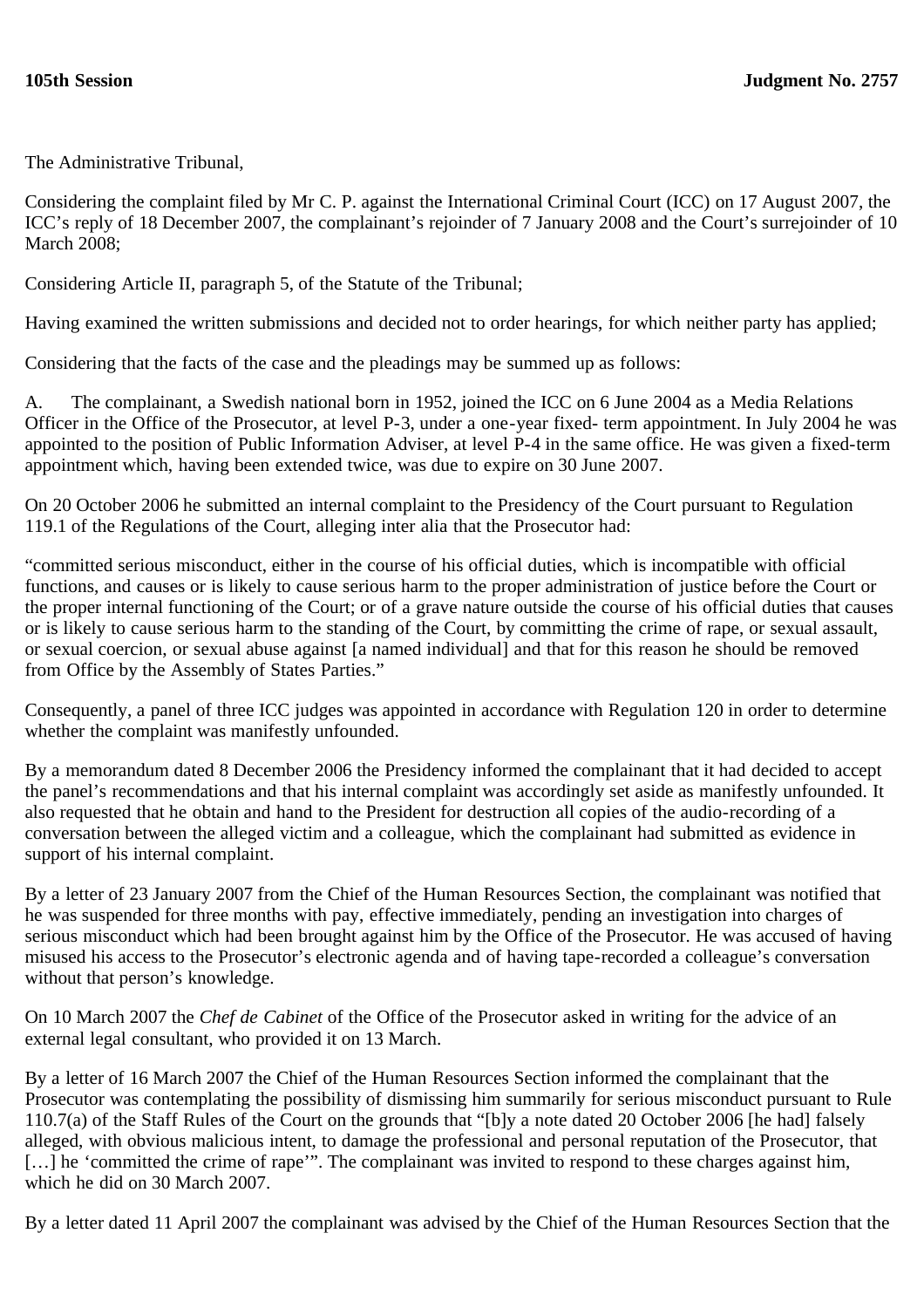Prosecutor had decided to dismiss him summarily for serious misconduct, effective from the date of receipt of the letter. The complainant received it on 13 April 2007.

On 1 May the complainant submitted a request for review of summary dismissal to the Disciplinary Advisory Board pursuant to Staff Rule 110.2(c), alleging several procedural and substantive flaws. At the Board's request, the Presidency provided it with a copy of the panel's report. In so doing, it emphasised that the report was confidential. However, the Presidency asked the Board, "in the interest of fairness", to inform both the Prosecutor and the complainant that neither the panel nor the Presidency had made any finding of bad faith or malicious intent on the part of the complainant. The Board conveyed this information to both parties by letters of 26 May 2007.

In its report of 18 June 2007 the Board unanimously considered that the decision to summarily dismiss the complainant was procedurally flawed on the grounds that the Prosecutor should not have participated personally in the decision-making process. It also held that one of the substantive elements on which the decision of summary dismissal was based, namely that the complainant had acted with "obvious malicious intent", had not been established. It therefore recommended to the Prosecutor that he rescind the decision of summary dismissal.

By a letter dated 13 July 2007, which constitutes the impugned decision, the Prosecutor informed the complainant that he had decided not to follow the Board's recommendation, and that he confirmed his decision to dismiss him summarily. He considered in particular that the fact that the "serious misconduct concerned [him] personally [was] not enough to call into question his impartiality". He also concluded that he was "fully justified in making the inference that [the complainant had] presented [his] false allegation [...] with an obvious malicious intent to damage [his] professional and personal reputation".

B. The complainant alleges several breaches of due process. He submits that he was not duly informed of the charges against him by the letter of 11 April 2007, which did not provide any reason for his summary dismissal, but merely referred to the letter of 16 March. This, he argues, also indicates that the decision to dismiss him summarily had already been taken before he had been made aware of the charges and that he did not have an opportunity to respond to them. He adds that there were no grounds for taking any disciplinary measure against him, much less summary dismissal. The complainant also submits that he was not given the opportunity to be heard by the panel and to respond to the assertion that his internal complaint was unfounded. Furthermore, the decision of summary dismissal was taken before the suspension expired and on grounds completely different from those put forward to justify the suspension. The summary dismissal decision is therefore arbitrary. The complainant contends that, because of the Prosecutor's work and holiday schedule, no serious consideration was given to his response to the charges against him.

The complainant also argues that the impugned decision endorsed the Board's erroneous conclusion that his internal complaint had been made falsely. He contends that his allegations against the Prosecutor were based on evidence which met "a reasonable threshold for a prima facie case", and that it was not established that such evidence had been falsified. Moreover, neither the panel of judges nor the Presidency, nor the Board made any finding that there was malicious intent on his part.

Relying on the Tribunal's case law, he asserts that the impugned decision is tainted with bias. The fact that the Prosecutor took the decision to dismiss the complainant summarily on the advice of an external legal consultant and that he subsequently maintained it against the Board's unanimous recommendation clearly shows, in his view, the retaliatory nature of his dismissal. Referring to the United Nations Secretary- General's Bulletin on "Protection against retaliation for reporting misconduct and for cooperation with duly authorized audits or investigations" dated 19 December 2005, he adds that international civil servants have a duty to report serious misconduct and should be protected from retaliation when they do so in good faith.

The complainant asks the Tribunal to quash the impugned decision and to order the Presidency to disclose the panel's report. He claims material damages in an amount equal to the net salary he would have earned from 13 April to 30 June 2007, compensation for leave during this period, repatriation grant according to the staff rules, interest of 5 per cent per annum on the sum of these amounts from 30 June 2007 until the date of payment, and three years' net salary, including allowances. He also claims moral damages in the amount of five years' net salary. He seeks 15,000 euros in legal costs and 1,500 euros in administrative costs.

C. In its reply the ICC submits that the letter of 16 March 2007 indicated that the Prosecutor was contemplating the possibility of dismissing the complainant summarily for serious misconduct, the particulars of which it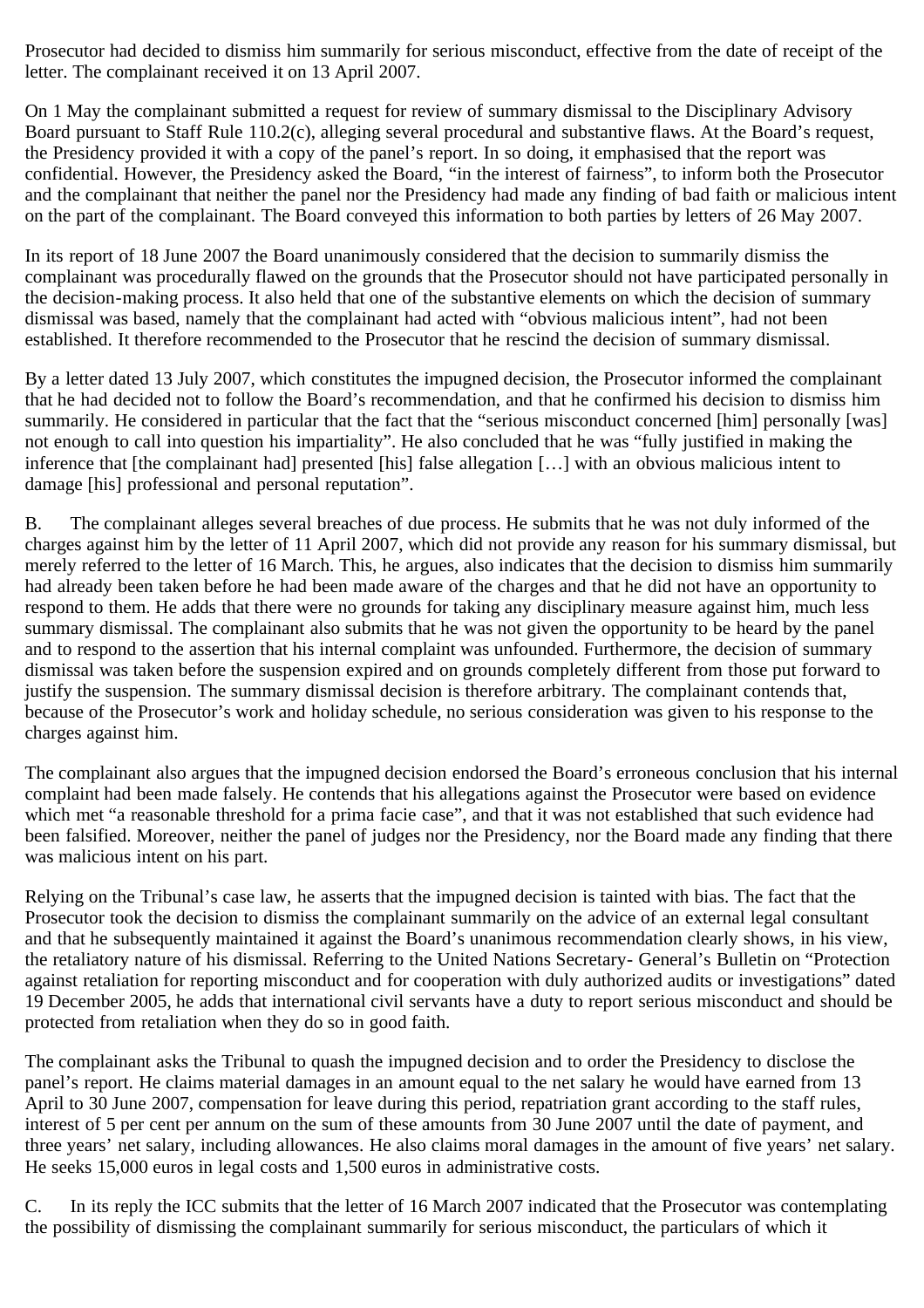specified, and it invited him to respond. Thus, by referring to it, the letter of 11 April 2007 duly informed him of the charges he was facing and gave him the opportunity to respond to these charges. In line with the Disciplinary Advisory Board's findings, the Court rejects as unfounded the contention that the complainant's response was not considered.

It contends that, irrespective of the complainant's state of mind when he made the allegations, the latter were made falsely since there was no evidence of the alleged rape. It stresses in this regard the "unambiguous denials" of both the alleged victim and the Prosecutor during the interviews with the panel. The Court maintains that the complainant had malicious intent. In its view, neither the panel nor the Presidency made any finding as to the complainant's intent because they only considered the merits of his allegations.

The ICC argues that the fact that the complainant's allegations concerned the Prosecutor could not by itself constitute a reasonable ground calling the latter's impartiality into question. The Prosecutor exercised his responsibilities in accordance with the applicable Staff Rules and the Rome Statute, which provides for his "full authority over the management and administration" of his Office's staff, and in light of the advice he obtained from an external legal consultant. Besides, the complainant has not proved the existence of bias or personal prejudice against him.

As to the disclosure of the panel's report, the Court opposes it on account of its confidentiality, the previous communication of its pertinent content to both the complainant and the Prosecutor and the irrelevance of the report for the purpose of demonstrating that the complainant's allegations were not made falsely.

D. In his rejoinder the complainant presses his pleas. He challenges the independence and credibility of the external legal consultant, who, he argues, only had access to limited and partial information provided by the Prosecutor and who failed to recommend that he be given an opportunity to respond to the charges made against him. He reiterates his request to be provided with the panel's report.

E. In its surrejoinder the ICC maintains its position. It emphasises that the summary dismissal decision was taken by the Prosecutor in the exercise of his discretionary authority and in the interest of the Court, and that the complainant has produced no evidence justifying a review by the Tribunal.

## CONSIDERATIONS

1. The complainant was employed by the ICC in the Office of the Prosecutor from 6 June 2004 until 13 April 2007 when the Prosecutor's decision to dismiss him summarily took effect. The summary dismissal decision was later the subject of proceedings before the Disciplinary Advisory Board which recommended that the decision be rescinded. However, on 13 July 2007 the Prosecutor confirmed the complainant's summary dismissal. That is the decision the complainant impugns before the Tribunal.

2. The decision to dismiss the complainant summarily had its origins in a complaint filed by him with the Presidency of the Court on 20 October 2006. The complainant alleged that the Prosecutor, while on an official mission in the Republic of South Africa, had engaged in improper conduct with a female journalist from that country as he had taken that journalist's car keys and would not return them to her until she agreed to sexual intercourse. The complainant characterised the conduct as "rape, or sexual assault, or sexual coercion or sexual abuse". He stated in his internal complaint that the conduct was serious misconduct either in the course of the Prosecutor's official duties or of a grave nature outside the course of his official duties that was likely to cause serious harm to the standing of the ICC and, in consequence, "he should be removed from Office by the Assembly of States Parties".

3. The internal complaint was accompanied by an audio tape which included a record of a telephone conversation between the alleged victim of the Prosecutor's conduct and a colleague of the complainant. The alleged victim sounded distressed and denied that she had been forced to have sexual intercourse but did not deny that she had consented in order to regain possession of her keys.

4. A panel of three ICC judges considered the complaint against the Prosecutor. They established contact with the alleged victim and interviewed her and the Prosecutor separately. In the result, the Presidency, acting on the unanimous recommendation of the panel of judges, set aside the complaint as "manifestly unfounded". It later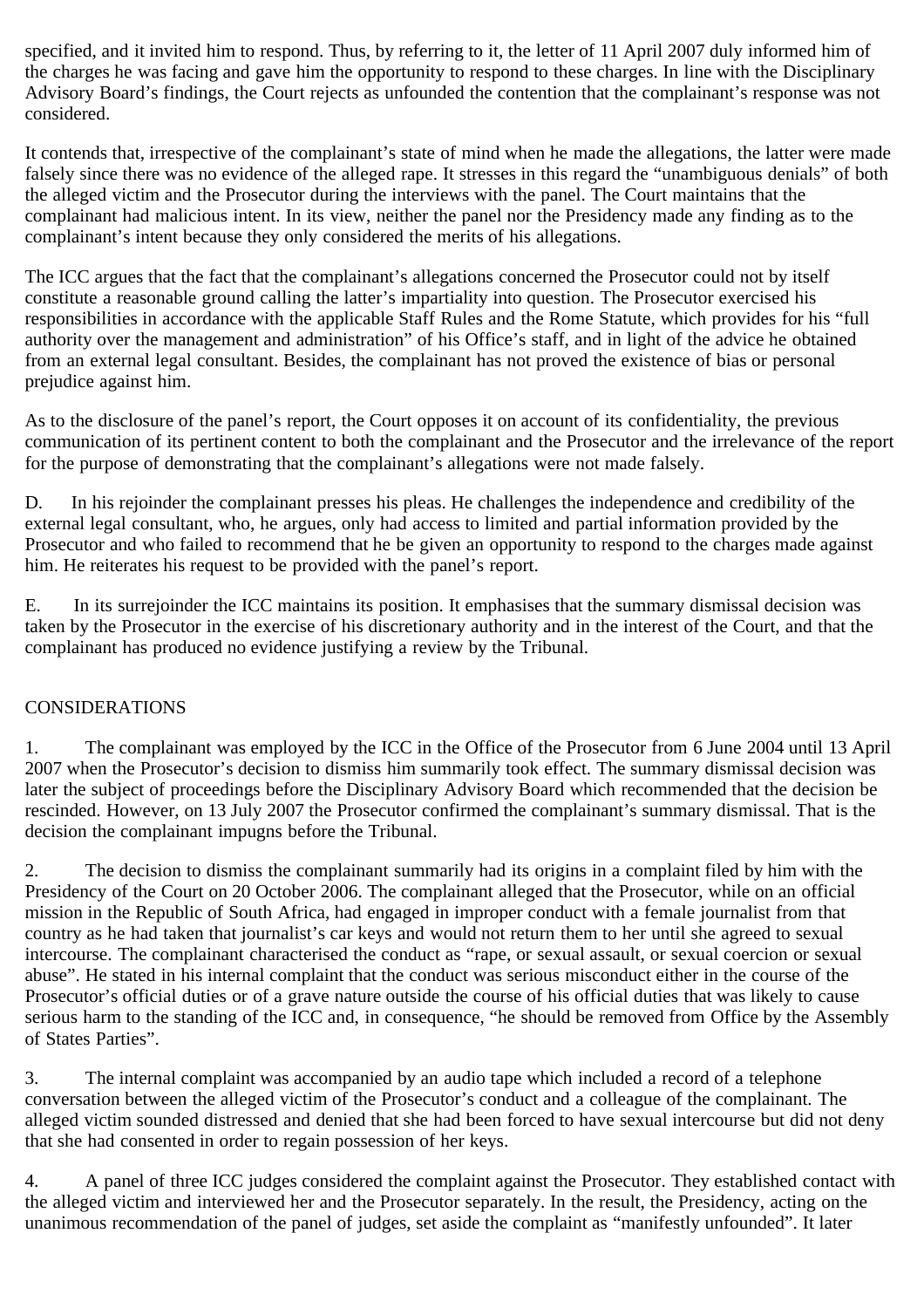emerged in an internal memorandum from the Presidency to the Disciplinary Advisory Board that the internal complaint was found to be manifestly unfounded "based upon unambiguous denials of the allegation […] both by the person […] alleged to be the victim and the [P]rosecutor". The memorandum also indicated that the Presidency had made no finding that the complaint had been made in bad faith or with malicious intent.

5. On 23 January 2007 the complainant was suspended from duty pending enquiries and possible disciplinary action relating to the obtaining and use of certain evidence provided with his internal complaint. As it happened, no action was taken in respect of those matters. Instead, and in accordance with the advice provided by an external legal consultant, the complainant was informed by letter of 16 March 2007 that the Prosecutor was "contemplating the possibility of dismissing [him] summarily for serious misconduct". The conduct in question was relevantly particularised as follows:

"By a note dated 20 October 2006 […] addressed to the President of the Court, you falsely alleged, with obvious malicious intent, to damage the professional and personal reputation of the Prosecutor, that […] he 'committed the crime of rape'".

6. The complainant responded to the above charges on 30 March 2007, denying that he had made false allegations and stating that the evidence he had presented to the Presidency met "a reasonable threshold for a prima facie case". He also denied that he had acted maliciously, stating that "making a complaint in good faith […] cannot constitute misconduct". He also made various claims with respect to due process of which it is necessary to mention only one, namely, that it was "inappropriate that the Prosecutor, whose behaviour was the subject of an enquiry following [his] complaint, should be the one who takes the administrative decision in [his] case". These three issues form the core of the complaint he lodged before the Tribunal.

7. The Disciplinary Advisory Board was of the view that the complainant had made false allegations but that he had not done so with malicious intent. In reaching its conclusion with respect to falsity, the Board considered that the test to be applied was whether the information available to the complainant "supported a reasonable belief that the alleged misconduct of the Prosecutor took place". The Board was of the view that it did not, primarily because, in the recorded conversation between the alleged victim and the complainant's colleague, the former "did not confirm that she had been forced to have sexual intercourse". The Board did not at any stage consider the precise factual allegation made by the complainant, namely, that the alleged victim had consented to sexual intercourse in order to regain possession of her keys.

8. The ICC contends for a more stringent test of falsity, arguing that the only issue is whether the statement "turns out to be as manifestly unfounded to be untrue, the state of mind of the person making the allegation being quite immaterial". In the alternative, it argues that "[an internal] complaint that a crime of rape has been committed is indeed falsely made in the absence of evidence of rape".

9. In the context of "serious misconduct", the question whether a statement was made falsely is not simply whether the statement is true or false. A statement made innocently, which turns out to be false, does not constitute serious misconduct. A statement is made innocently if the person concerned honestly believes on reasonable grounds that the statement is true. Conversely, for the purposes of serious misconduct, a statement is falsely made if it is both untrue and the person concerned did not believe on reasonable grounds that it was true. In the present case, there is nothing to suggest that the complainant did not believe in the truth of what he wrote in his internal complaint. Thus, the only question is whether he had reasonable grounds for that belief.

10. In determining whether a statement is objectively true or false, it is necessary to have regard to the statement actually made. The same is necessary when deciding whether the person who made the statement believed on reasonable grounds that it was true. In that process, regard must be had to the whole statement, not selected excerpts or, as in this case, a single excerpt. The charge of serious misconduct was based on a single word in the internal complaint filed against the Prosecutor, namely, "rape". Doubtless, it was for this reason that the Disciplinary Advisory Board considered that the absence of confirmation by the alleged victim that force was used was vital to the question of reasonable belief. However, a proper reading of the internal complaint makes it clear that there was no allegation of force. Rather, the allegation was that the alleged victim had consented to sexual intercourse in order to regain possession of her keys. Thus, for example, the complainant stated that the alleged victim was "apparently under the erroneous belief" that, because there was no physical force, there was no rape or sexual assault. In so doing, he referred to a decision of the European Court of Human Rights indicating what, he said, was "a universal trend" to regard lack of consent, rather than force, as the essential element of rape and sexual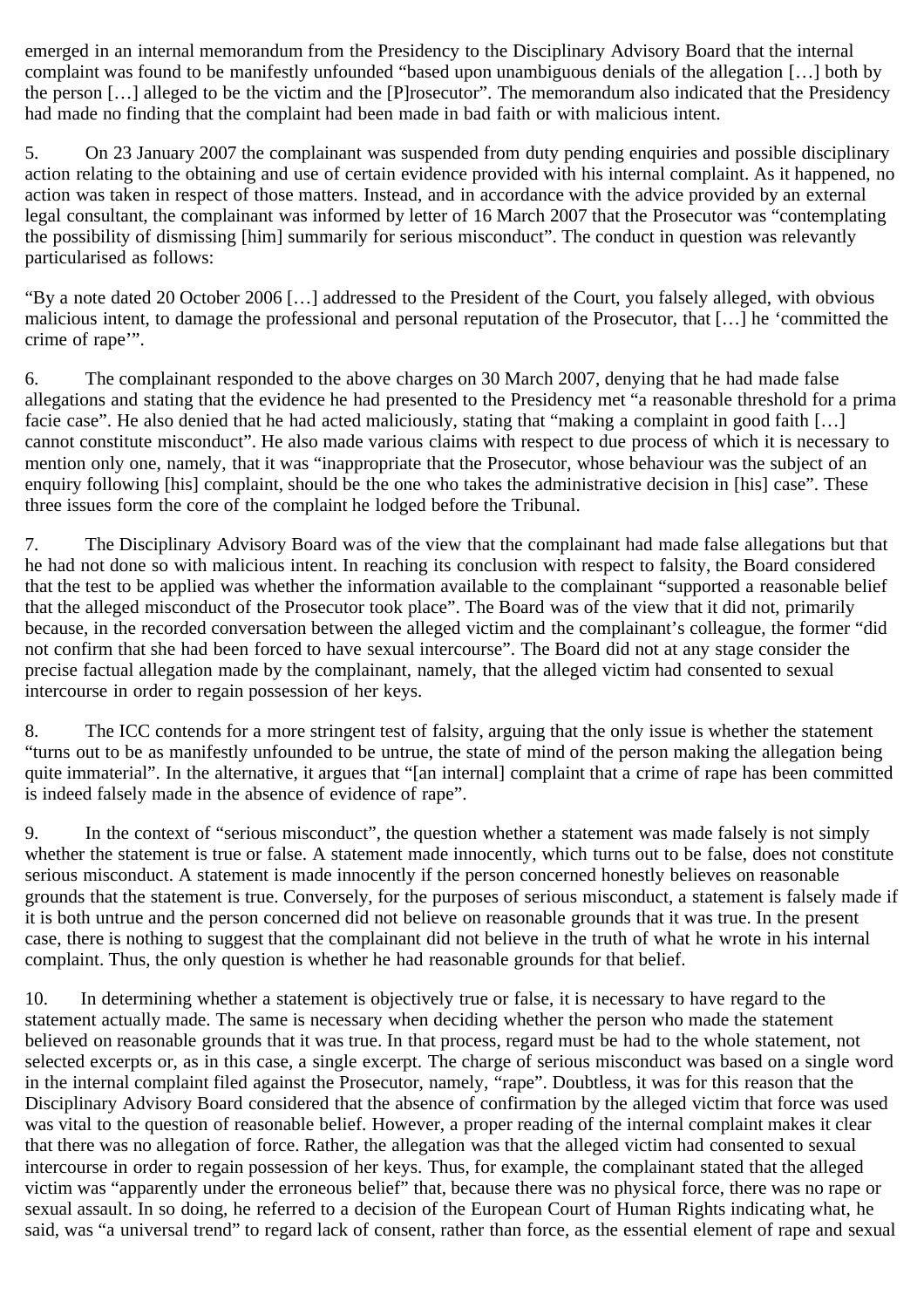abuse. Moreover, the complainant did not categorically assert that rape had occurred. Rather, he characterised the Prosecutor's alleged conduct as "rape, or sexual assault, or sexual coercion or sexual abuse" which, given differing national laws, is tolerably accurate. That being so, the question is whether the complainant had reasonable grounds for believing that the conduct had taken place.

11. The information available to the complainant came primarily from a colleague who knew the alleged victim and to whom she apparently turned for support. The colleague's evidence was secondary evidence but, depending on the circumstances, it may have been probative in criminal proceedings. Moreover, there is nothing to suggest that the complainant's colleague was unreliable or untrustworthy, much less that he was known to be so by the complainant. The recorded telephone conversation that occurred two days after the alleged event indicated that the journalist was distressed. And in that conversation, she indicated unambiguously that the Prosecutor "took [her] keys" and that she had consented to sexual intercourse "to get out of [the situation]". In these circumstances, there is no basis for concluding that the complainant did not believe on reasonable grounds the truth of what he put in his internal complaint.

12. The ICC contends that malice is to be inferred from the following:

- (a) the complainant had no evidence of relevant probative value;
- (b) the complainant was neither the alleged victim nor her relative;
- (c) the complainant made no effort to obtain information from the alleged victim;
- (d) the complainant did not seek legal advice before making his internal complaint;
- (e) the panel of three judges and the President of the Court held that the complaint was manifestly unfounded;
- (f) the complainant did not show remorse;

(g) the complainant did not ask the Presidency to "transmit the [internal] complaint to the Bureau of the Assembly of the States Parties" but, rather, submitted that the Prosecutor "should be removed from Office";

(h) the complainant threatened to publish material related to his internal complaint to the Presidency even before the decision was taken to summarily dismiss him; and

(i) other conduct by the complainant subsequent to the decision to dismiss him summarily.

13. Malice is generally described either as the absence of good faith or as acting from improper motive. Frequently, the absence of a belief on reasonable grounds is sufficient to base an inference of malice. So, too, is the communication of information that is defamatory of a person to those who do not have a legitimate interest in obtaining that information. In this case, however, it is not established that the complainant did not believe on reasonable grounds that what he put in his internal complaint against the Prosecutor was true. Nor is it suggested that he communicated his belief to anyone other than those who were charged with consideration of the conduct of the Prosecutor. In the absence of either of those considerations, it is necessary to point to some act or circumstance that positively indicates bad faith or improper purpose, such as personal animosity, revenge or the desire to obtain some personal or collateral advantage.

14. It is convenient, in the first instance, to analyse separately a number of the matters on which the ICC relies to establish malice. When regard is had to the precise factual allegations actually made, rather than the charge of misconduct based on an allegation of rape, it is not correct to say that the complainant acted "[w]ithout any evidence of relevant probative value". Further, as a finding of malice is a finding as to a state of mind or motive of the person whose conduct is in question, it is irrelevant that three judges and the President found the internal complaint against the Prosecutor to be "manifestly unfounded"; what is relevant is whether the person concerned believed on reasonable grounds that what he said was true – a matter that has already been determined in the complainant's favour. Nor is it relevant that the complainant was neither the alleged victim nor her relative. Vindication of an alleged victim is not the only legitimate purpose of an internal complaint such as that made by the complainant. The protection of the standing of the ICC, a matter in which the complainant had a legitimate interest, is also a proper purpose, as are other purposes such as ensuring observance of the law.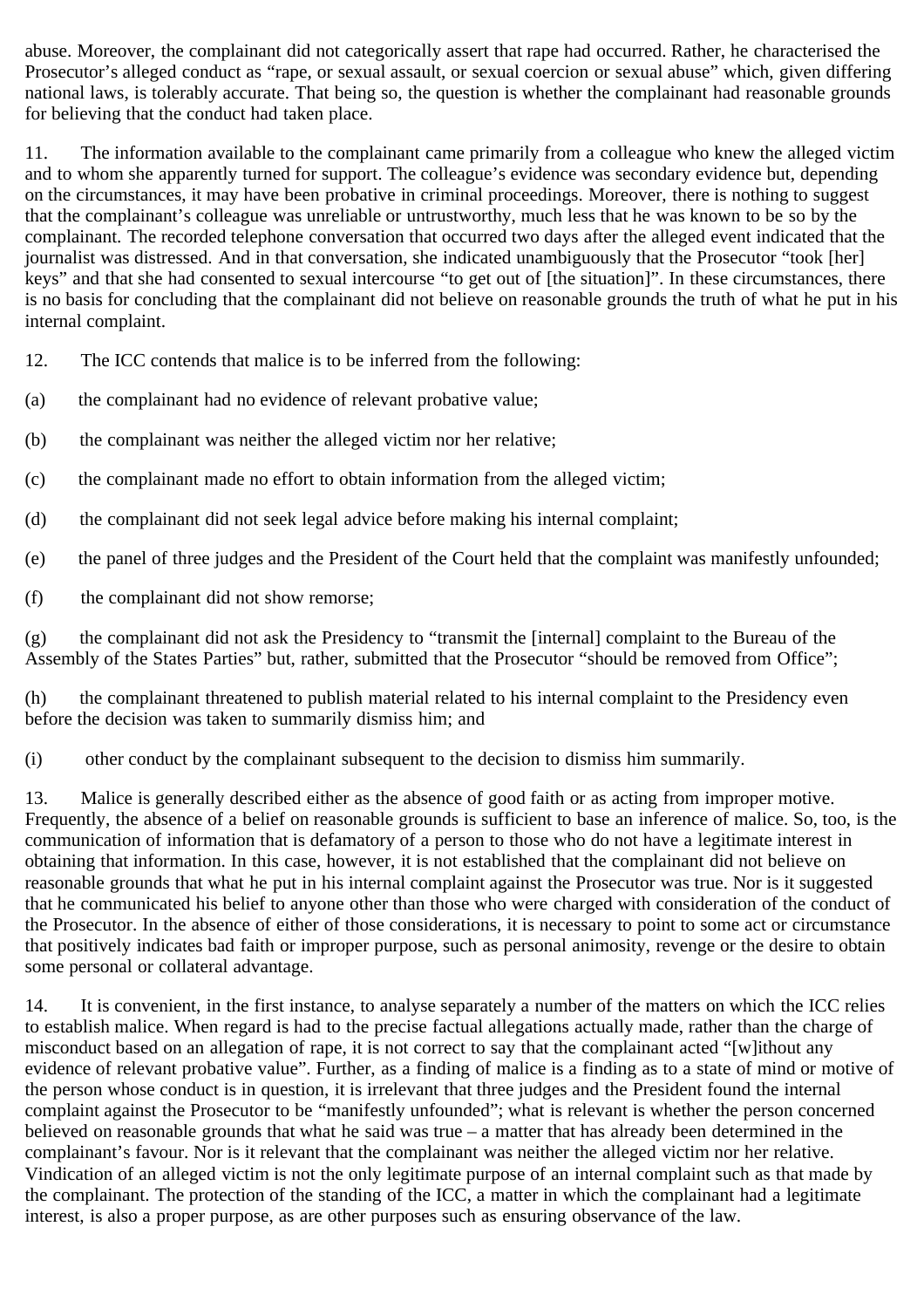15. Before turning to the other matters relied upon to establish malice, it is convenient to note that once the complainant had formed the belief that the Prosecutor had acted as alleged, there were, realistically, only three options available to him: to do nothing; to make further enquiries; or to report the matter in accordance with the Regulations of the Court. The fact that he decided to act on his belief, rather than do nothing, is not evidence of malice. Further, it is clear from the internal complaint that the complainant was acutely aware of his obligation to maintain confidentiality. In this regard, he stated that he had not and would not confide in anyone concerning the complaint. Failure to make further enquiries or to obtain legal advice is consistent with the complainant's conception of his obligation of confidentiality and, thus, does not indicate malice. Nor, as the Disciplinary Advisory Board noted, is malice to be inferred from the fact that the complainant sought an outcome, namely, removal from office, specifically provided for in the Rome Statute and Rules of Procedure and Evidence of the Court. Particularly is that so in a context where the complainant foresaw in his internal complaint against the Prosecutor that, before that could happen, there would have to be an inquiry by the Bureau of the Assembly of States Parties. Moreover, absence of remorse is not indicative of malice in a person who has a legitimate interest in taking action in accordance with prescribed procedures.

16. Subsequent acts and statements by a person whose conduct is claimed to be malicious may well indicate that person's state of mind at the time of the conduct in question. However, the issue is always the state of mind at the time of that conduct. Subsequent acts and statements that are otherwise explicable are not reliable indications of a previous state of mind. In the present case, although the subsequent acts of the complainant, including his threat to ensure widespread publicity of the Tribunal's judgment in this matter, indicate considerable hostility, that hostility is explicable on the basis of his having been charged with and, ultimately, dismissed for serious misconduct. Accordingly, the material on which the ICC relies does not justify a finding that the complainant acted with malicious intent.

17. In the absence of evidence justifying a finding of either falsity, as defined above, or malice, the impugned decision must be set aside, as must the earlier summary dismissal decision. However and because they are relevant to the claim for moral damages, it is necessary to consider two further matters.

18. The first matter is the complainant's argument that the decision to dismiss him summarily was taken by way of reprisal for his lodging an internal complaint. It is clear that the charge leading to the complainant's summary dismissal was made on the advice of an "external legal consultant". In these circumstances, it has not been established that that charge and the subsequent course of action constitute a form of reprisal.

19. The second matter to which it is necessary to refer is the complainant's argument that the Prosecutor should not have participated in the decision-making process in this case. In this respect, it is a fundamental aspect of due process that a person should not take a decision in a matter in which he or she has a personal interest. The Prosecutor had a direct personal interest in establishing that the internal complaint against him had been made falsely and maliciously. In some circumstances, necessity will direct that a decision be taken by a person with a direct personal interest in the outcome. The fact that the Prosecutor has authority over the management and administration of the Office of the Prosecutor and is specifically empowered to dismiss staff members of the Office does not constitute necessity. As pointed out by the Disciplinary Advisory Board, he could have delegated the power in the present case. As to other claims made by the complainant with respect to due process, it is sufficient to state that there is no discernible error in the analysis of those arguments by the Board. However, the breach of due process that did occur constituted a serious infringement of his rights and was compounded by the Prosecutor's action in maintaining his decision in the face of the internal memorandum from the Presidency indicating that there had been no finding of bad faith or malice and contrary to the recommendation of the Disciplinary Advisory Board. Accordingly, there should be an award of moral damages in the sum of 25,000 euros.

20. As earlier indicated, the impugned decision must be set aside, as must the earlier decision to dismiss the complainant summarily. Accordingly, it is unnecessary either to consider other issues raised by the complainant or to order disclosure of the report provided to the Presidency by the panel of three judges. Subject to the complainant giving credit for any earnings from employment during the period, he is entitled to be paid his net base salary and post adjustment from 13 April until 30 June 2007, when his contract would otherwise have expired, plus repatriation grant and other benefits he would have received if his contract had then expired. All such sums should bear interest at the rate claimed by the complainant, namely, 5 per cent per annum from due dates until the date of payment. And as the complainant's summary dismissal for serious misconduct must inevitably have harmed his professional reputation and employment prospects, he is entitled to material damages which the Tribunal sets in an amount equivalent to two years' net base salary and allowances. The complainant is also entitled to costs.